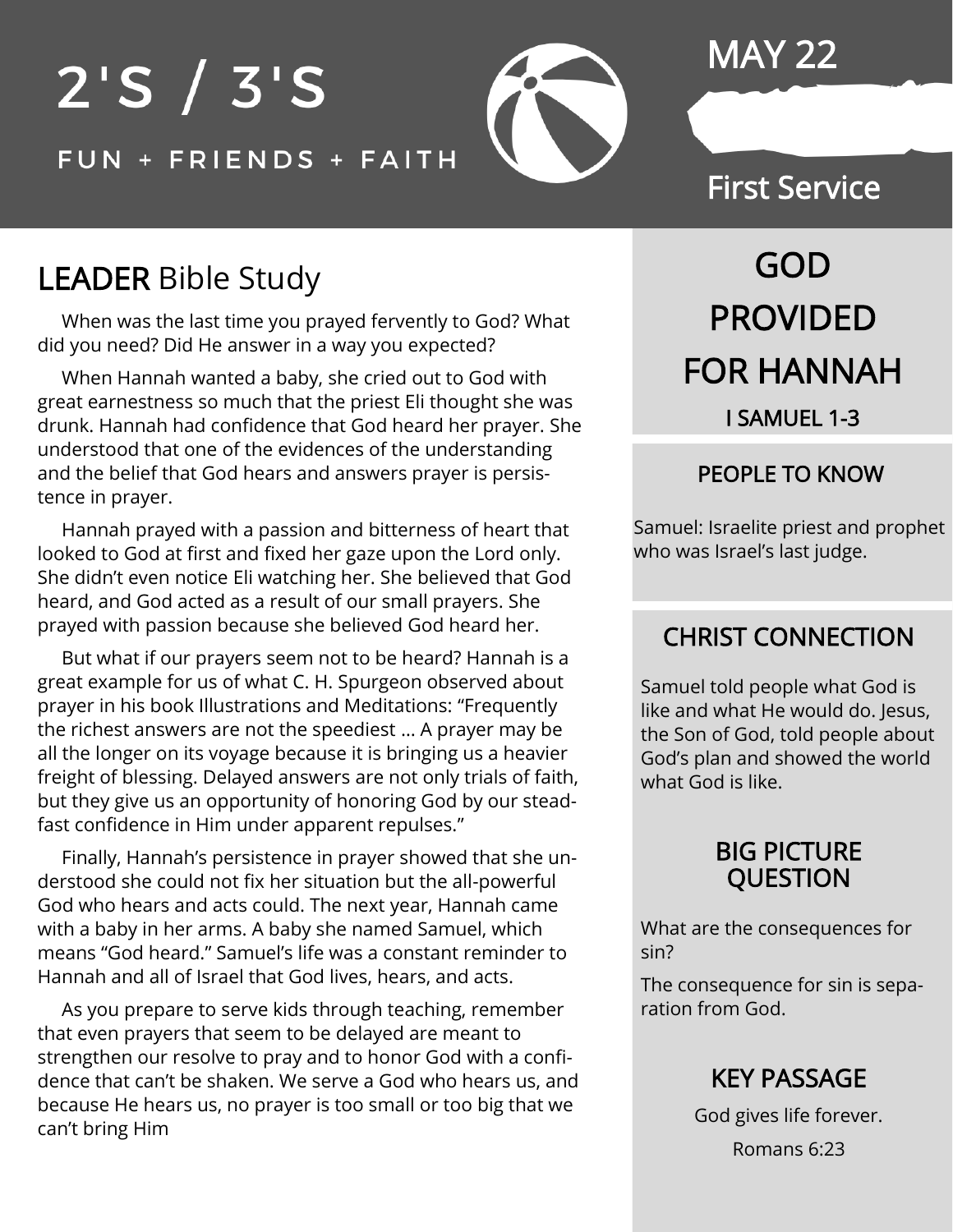

Come & Play

### SMALL, MEDIUM, LARGE ROBES */ / 5 sets of small, medium and large cardstock robes*

 Place the sets of robes on the table. As the children enter the room welcome them and encourage them to play the sizing game at the table. One shepherd should stay with the kids at the table. Ask the children to compare the 3 robes in the set. Instruct them to look at the one which is the largest. Which one is the smallest? Which one is the middle size? You might also ask the color of each one and which is their favorite. If the child is interested, you may also ask which of the 3 robes would be worn by a baby, a child and a grown man based on the sizes of small, medium and large. Have fun engaging with the kids.

 After most of the children have arrived and have had some time to play, ask them to find a seat at one of the tables to complete the next activity.

# COMPARE THE CLOTHES // "Compare the Clothes" activity page, crayons

 Place the crayons on the tables and give each child an activity page. Ask them what they see: shirts, pants, robes and sandals. Ask the children if they have always worn the same size clothing. Discuss if they wear bigger clothes as they get older or smaller clothes. You might even have a discussion about their favorite article of clothing.

Have the children look at the paper and read the directions to them. Say: Children grow and need bigger clothes. Circle the smallest clothes in each row. Before going to the next step, have the children complete that task. Help where needed. Then say: Now draw an X on the largest clothes in each row. When the children are finished say: Today we will learn about a baby named Samuel and why he was so special.

 Note: On the other side of the paper is the coloring page and information to be sent home with the children. If there is time you may have the children color the picture of Hannah.

### MAKE A PRAYER LIST */ / Tent whiteboard and dry-erase marker in your classroom*

 Have the children assemble on the rug for the Bible story. Welcome the preschoolers to group time. Let them know how excited you are to have them in Sunday School. Encourage children to say reasons to thank God and things they can ask God to do. Make a list on your whiteboard and draw a simple picture next to it.

 Say: God hears and answers our prayers. Does He give us everything we want? No. You might want five ice creams, but your mom, dad, or grandparent might only buy you one. They know what you want and need and what is best for you, even if you do not. God also knows our wants and needs. Let's listen to a story about something Hannah prayed to God about.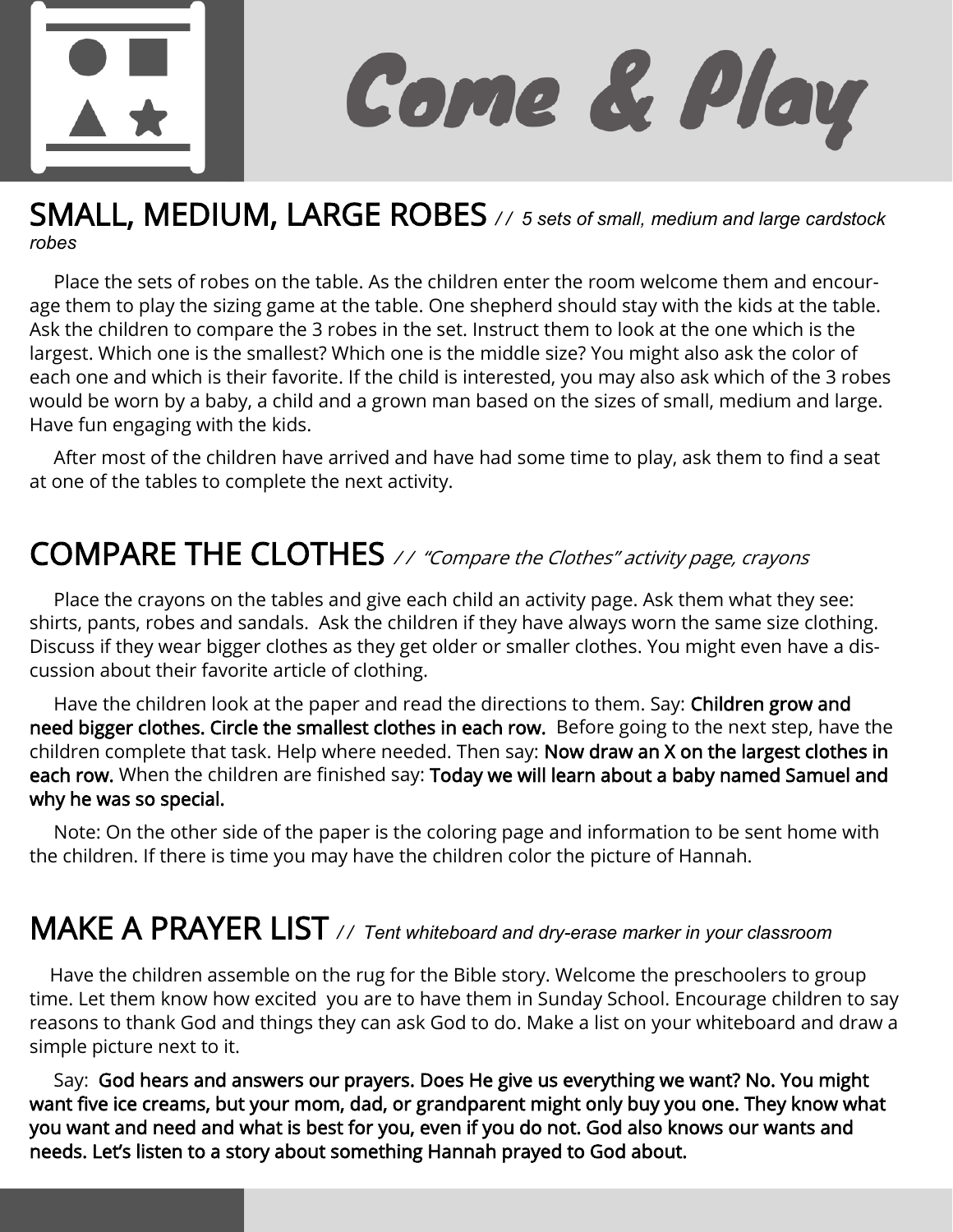

l

Show & Tell

BIBLE STORY: God Provided for Hannah // Story printed below, Bible Story *Video: " God Provided for Hannah", Bible, Bible Story Picture Poster, songs on USB, Key Passage Phrase card*

 TELL THE BIBLE STORY: Open your Bible to 1 Samuel 1–3 and tell the following Bible story. Display the Bible Story Picture poster as a visual for the children. You may also choose to show the Bible Story Video: "God Provided for Hannah."

#### GOD PROVIDED FOR HANNAH

 Say: A man named Elkanah (el KAY nuh) lived with his wife Hannah in the hill country. Hannah wanted a family.

 Elkanah and Hannah went to the tabernacle. Hannah prayed to God: "God, if You give me a son, I will give him to You."

 Eli the priest was sitting nearby. "I am very sad," Hannah told Eli. "I have been telling God how I feel." Eli said, "Go in peace. May God give you what you asked for." God gave Hannah what she asked for! Hannah had a baby boy named Samuel.

 When Samuel was old enough, Hannah brought him to Eli at the tabernacle. "This is the son I prayed for. I am giving him to God," she said.

 Hannah worshiped God. She left Samuel with Eli to serve God, and went home. Every year, Hannah visited Samuel and brought him a new robe.

 Samuel grew older and obeyed God. One night, Samuel was lying in the tabernacle and heard someone call his name. He ran to Eli. "Here I am; you called me." But Eli did not call Samuel. Eli told Samuel to lie back down. God called Samuel three times. Each time, Samuel ran to Eli. "Here I am," he said. Eli knew it must be God calling Samuel. Eli told Samuel what to say.

 Samuel lay down. God called, "Samuel, Samuel!" This time, Samuel said, "Speak, I am listening." God gave Samuel a message to tell about Eli's family.

 As Samuel grew, God was with Samuel. Everyone in Israel knew that Samuel was God's messenger.

 REVIEW THE BIBLE STORY CONNECTION: Remind preschoolers that Samuel ran to Eli when he thought Eli called his name. Ask questions about the picture and the Bible story. Call on a child and ask him to walk quickly to the front of the room to answer. Say: Hannah prayed to God for a son. God gave her a baby boy named Samuel. When Samuel was old enough, Hannah brought him to Eli at the tabernacle. Samuel stayed with Eli and served God. Samuel grew older and obeyed God. One night, Samuel was lying in the tabernacle and heard someone call his name. He ran to Eli because he thought it was Eli who called his name. It was God that called and He gave Samuel a message about Eli's family. Everyone in Israel knew that Samuel was God's messenger. Samuel told people what God is like and what He would do. Jesus, the Son of God, told people about God's plan and showed the world what God is like. The state of the next page.